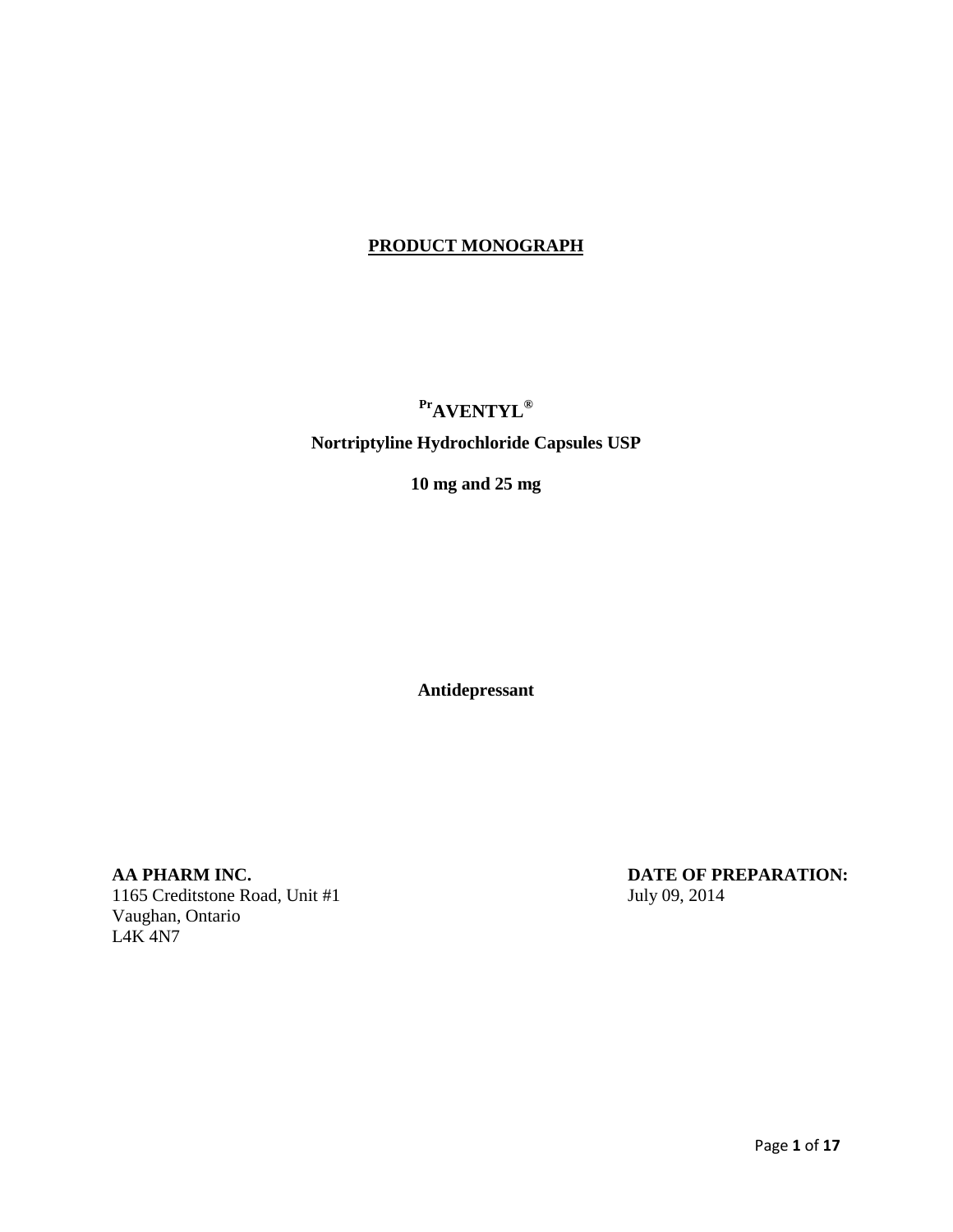#### **PRODUCT MONOGRAPH**

### **PrAVENTYL**®

Nortriptyline Hydrochloride Capsules USP

10 mg and 25 mg

#### **THERAPEUTIC CLASSIFICATION**

Antidepressant

### **ACTIONS AND CLINICAL PHARMACOLOGY**

The mechanism of mood elevation of tricyclic antidepressants is at present unknown. AVENTYL® (nortriptyline hydrochloride) is not an MAO inhibitor. It inhibits the activity of such diverse agents as histamine, 5-hydroxytryptamine, and acetylcholine. It increases the pressor effect of norepinephrine but blocks the pressor response of phenethylamine. Studies suggest that AVENTYL<sup>®</sup> interferes with the transport, release and storage of catecholamines.

#### Comparative Bioavailability

A randomized, two-treatment, two-period, crossover study was conducted in eighteen (18) healthy, adult, male volunteers to evaluate the relative bioavailability of single oral 75 mg doses of AVENTYL® (additional formulation B) 25 mg capsules manufactured by AA Pharma Inc. and AVENTYL® (original formulation A) 25 mg capsules manufactured by Eli Lilly Canada Inc. The mean pharmacokinetic data of the 16 subjects completing the study are presented in the following table: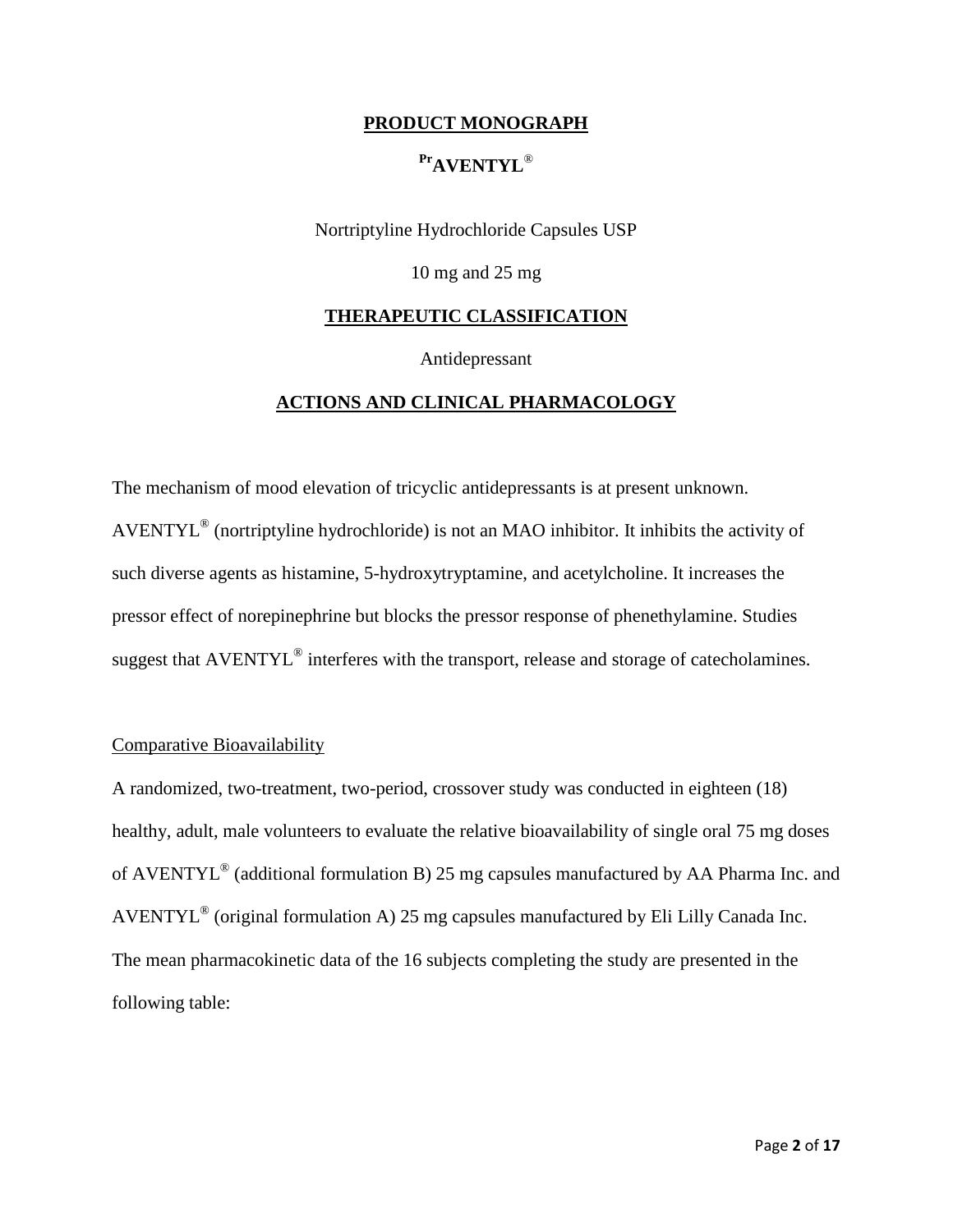|                         | Geometric Mean*<br>Arithmetic Mean (CV%) |                |                       |
|-------------------------|------------------------------------------|----------------|-----------------------|
| Parameter               | $Aventyl^{\circledR}$ (B)                | Aventyl® $(A)$ | <b>Ratio of Means</b> |
| $AUC_{0-72}$            | 1188                                     | 1216           | 98                    |
| (ng,hr/mL)              | 1264 (33)                                | 1267(33)       |                       |
| $AUC_{0-T}$             | 1436                                     | 1476           | 97                    |
| (ng,hr/mL)              | 1575 (40)                                | 1593(41)       |                       |
| $AUC_{0-\infty}$        | 1589                                     | 1683           | 94                    |
| (ng,hr/mL)              | 1730 (40)                                | 1746 (42)      |                       |
| $C_{\text{max}}$        | 36.76                                    | 38.50          | 95                    |
| (ng/mL)                 | 38.36 (30)                               | 39.27 (29)     |                       |
| $T_{\text{max}}$ (hr)** | 7.9(1.82)                                | 8.0(2.13)      |                       |
| $t_{1/2}$ (hr)**        | 37.8 (15.60)                             | 36.1 (13.61)   |                       |

\* Least squares estimate of the geometric means for  $AUC_{0-72}$ ,  $AUC_{0-T}$ ,  $AUC_{0-\infty}$ , and  $C_{\max}$ . \*\* Arithmetic means are presented for the  $T_{\text{max}}$  and  $t_{1/2}$  parameters (standard deviation).

### **INDICATIONS AND CLINICAL USE**

AVENTYL® (nortriptyline hydrochloride) is indicated for the relief of symptoms of depression. Endogenous depressions are more likely to be alleviated than are other depressive states.

### **CONTRAINDICATIONS**

The concurrent use of nortriptyline or other tricyclic antidepressants with a MAO inhibitor is contraindicated. Hyperpyretic crises, severe convulsions, and fatalities have occurred when similar tricyclic antidepressants were used in such combinations. Discontinue the MAO inhibitor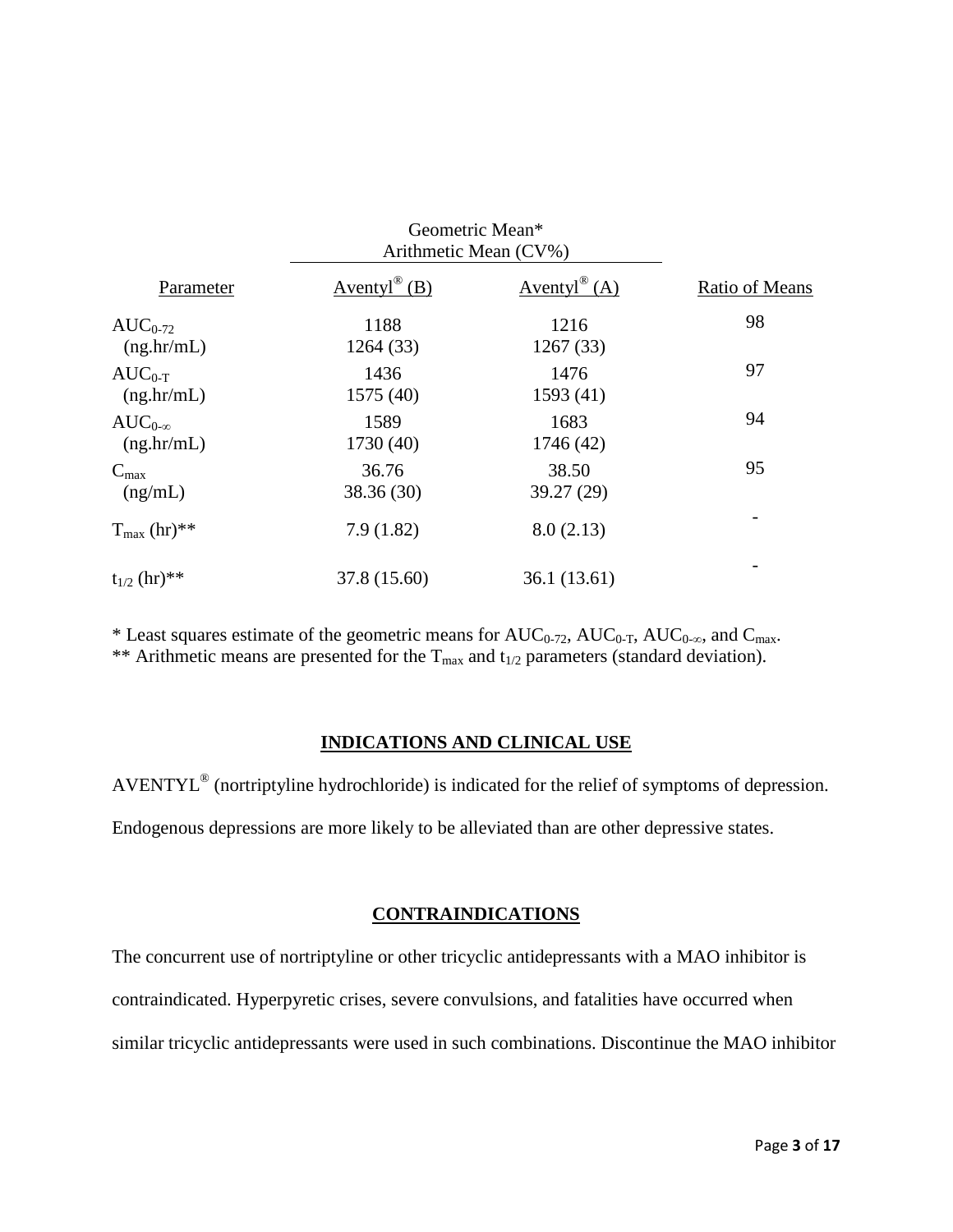at least 2 weeks before nortriptyline treatment is started. Patients hypersensitive to nortriptyline should not be given the drug.

Cross-sensitivity between nortriptyline and other dibenzazepines is a possibility.

Nortriptyline is contraindicated during the acute recovery period after myocardial infarction.

### **WARNINGS**

Patients with cardiovascular disease should be given nortriptyline only under close supervision because of the tendency of the drug to produce sinus tachycardia and to prolong the conduction time. Myocardial infarction, arrhythmia and strokes have occurred. The antihypertensive action of guanethidine and similar agents may be blocked. Because of its anticholinergic activity, use nortriptyline with great caution in patients with glaucoma or a history of urinary retention. Patients with a history of seizures should be followed closely when nortriptyline is administered because this drug is known to lower the convulsive threshold. Great care is required if nortriptyline is administered to hyperthyroid patients or those receiving thyroid medication, because cardiac arrhythmias may develop.

#### Occupational Hazards

Nortriptyline may impair the mental and/or physical abilities required for the performance of hazardous tasks, such as operating machinery or driving a car; therefore, warn the patient accordingly.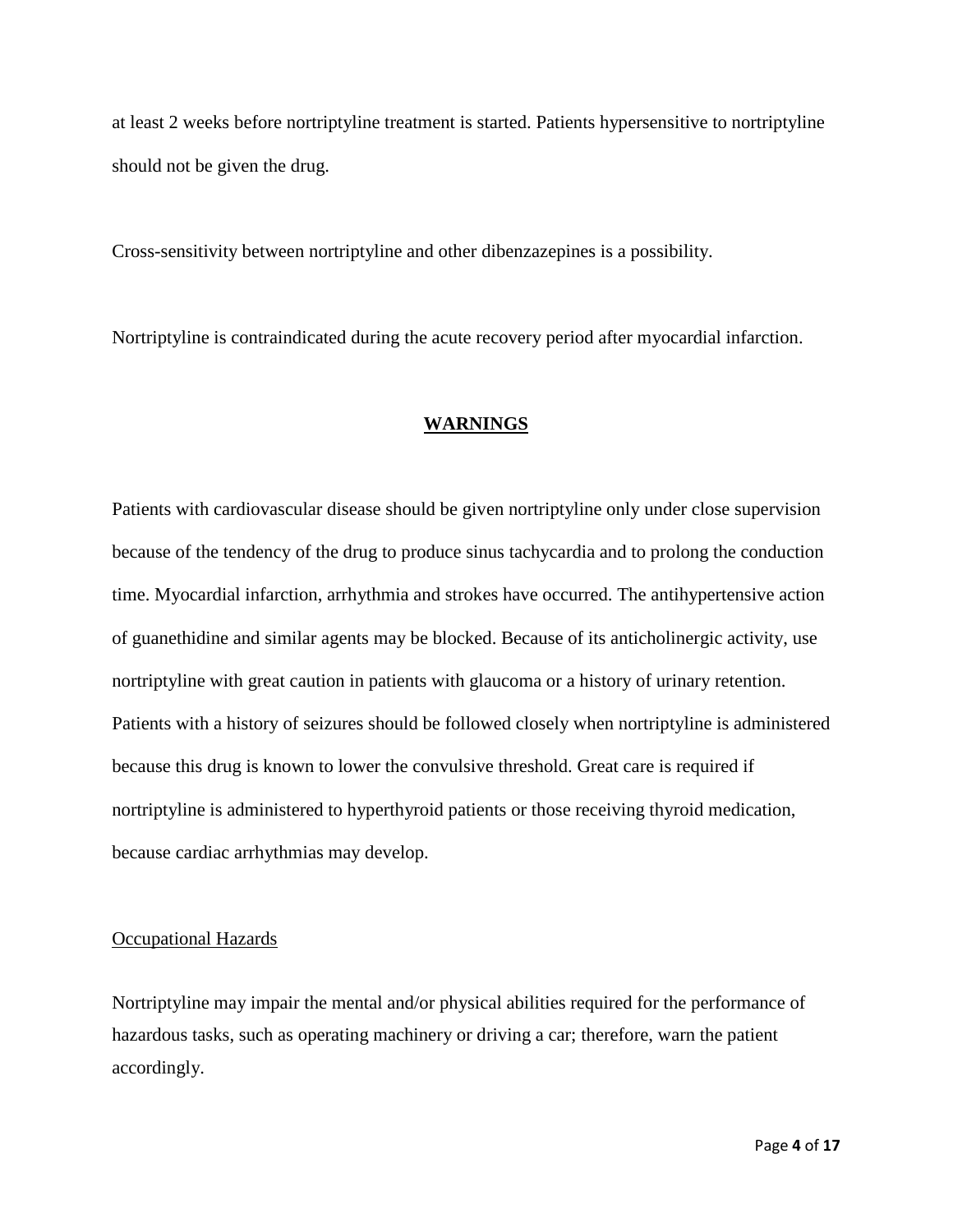#### Pregnancy and Lactation

Safe use of nortriptyline during pregnancy and lactation has not been established; therefore, when the drug is administered to pregnant patients, nursing mothers, or women of childbearing age, the potential benefits must be weighed against the possible hazards. Animal reproduction studies have yielded inconclusive results.

#### **PRECAUTIONS**

The use of nortriptyline in schizophrenic patients may result in an exacerbation of the psychosis or may activate latent schizophrenic symptoms. If the drug is given to overactive or agitated patients, increased anxiety and agitation may occur. In manic depressive patients, nortriptyline may cause symptoms of the manic phase to emerge.

Troublesome patient hostility may be aroused by the use of nortriptyline. Epileptiform seizures may accompany its administration, as may happen with other drugs of its class.

Close supervision and careful adjustment of the dosage are required when nortriptyline is used with other anticholinergic drugs and sympathomimetic drugs.

Inform the patient that the response to alcohol may be exaggerated. Excessive consumption of alcohol in combination with nortriptyline therapy may have a potentiating effect which may lead to the danger of increased suicidal attempts or overdosage, especially in patients with histories of emotional disturbances or suicidal ideation.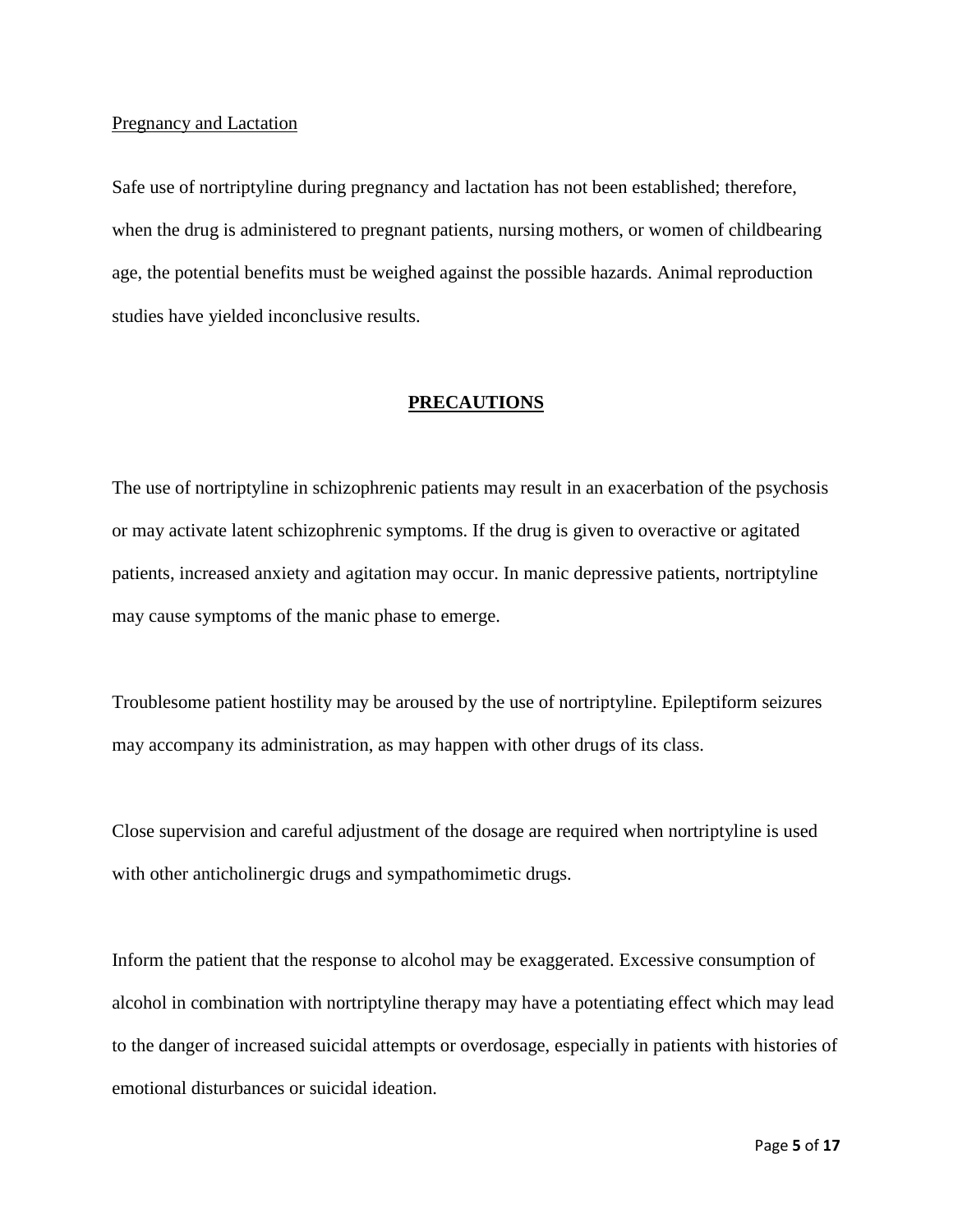When it is essential, the drug may be administered concurrently with electroconvulsive therapy, although the hazards may be increased. Discontinue the drug for several days, if possible, prior to elective surgery.

The possibility of a suicidal attempt by depressed patients remains after the initiation of treatment; in this regard, it is important that the least possible quantity of drug be dispensed at any given time.

Both elevation and lowering of blood sugar levels have been reported. A case of significant hypoglycemia has been reported in a Type II diabetic patient maintained on chlorpropamide (250 mg/day) after the addition of nortriptyline (125 mg/day).

#### Drug Interactions

Steady state serum concentrations of the tricyclic antidepressants are reported to fluctuate significantly as cimetidine is either added or deleted from the drug regimen. Serious anticholinergic symptoms (severe dry mouth, urinary retention, blurred vision) have been associated with elevations in the serum levels of the tricyclic antidepressant when cimetidine is added to the drug regimen. In addition, higher than expected steady state serum concentrations of the tricyclic antidepressant have been observed when therapy is initiated in patients already taking cimetidine.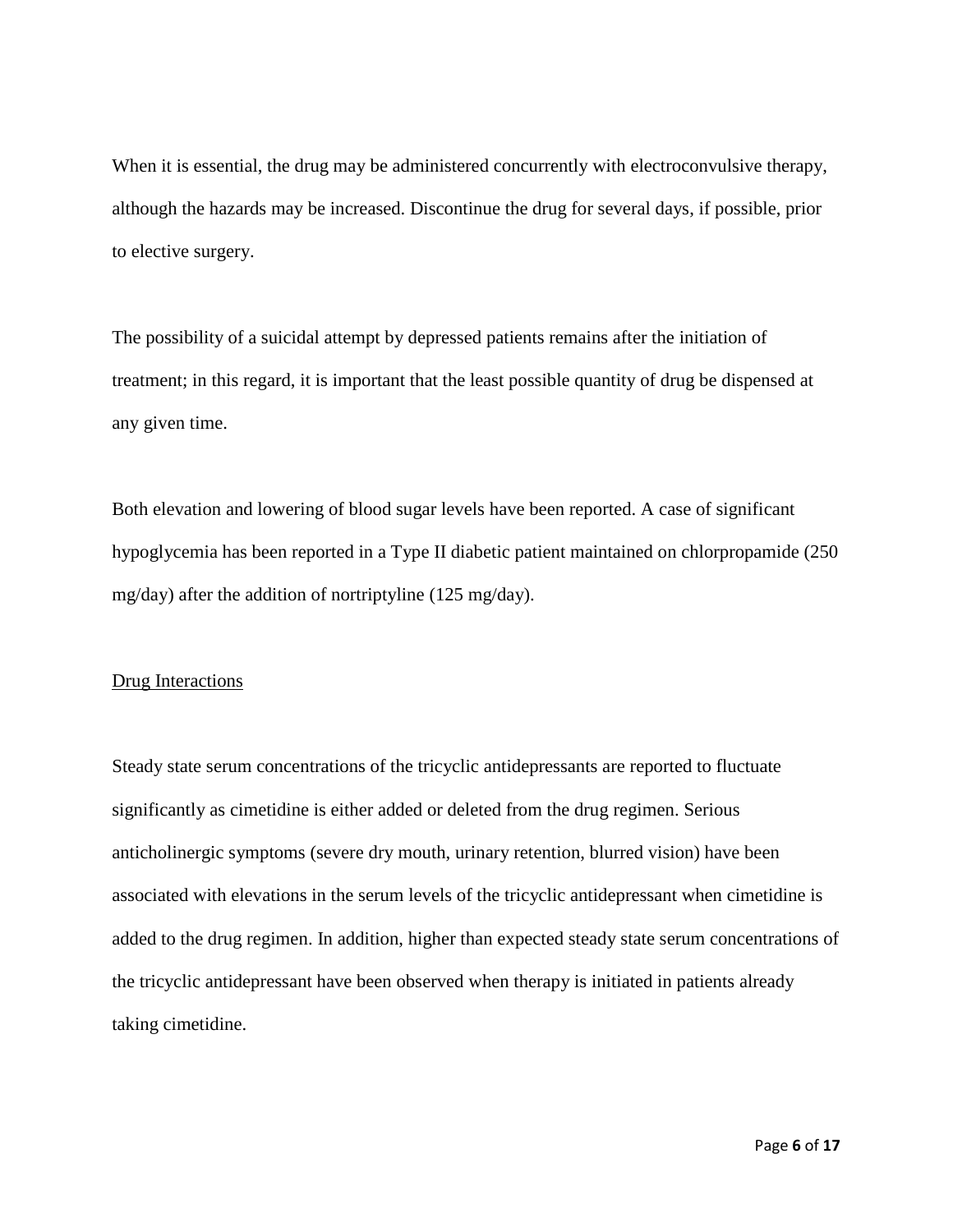In well-controlled patients undergoing concurrent therapy with cimetidine, a decrease in the steady state serum concentrations of the tricyclic antidepressants may occur when cimetidine therapy is discontinued. The therapeutic efficacy of the tricyclic antidepressant may be compromised in these patients as the cimetidine is discontinued. Several of the tricyclic antidepressants have been cited in these reports.

There have been greater than two-fold increases in previously stable plasma levels of other antidepressants including nortriptyline, when fluoxetine has been administered in combination with these agents. Fluoxetine and its active metabolite, norfluoxetine, have a long half-life (7 to 9 days for norfluoxetine) which might affect strategies during conversion from one drug to another.

Administration of reserpine during therapy with a tricyclic antidepressant has been shown to produce a stimulating effect in some depressed patients.

Close supervision and careful adjustment of the dosage are required when nortriptyline is used with other anticholinergic drugs or sympathomimetic drugs.

The patient should be informed that the response to alcohol may be exaggerated.

#### Drugs Metabolized by P450IID6

A subset (3 to 10%) of the population has reduced activity of certain drug metabolizing enzymes such as the cytochrome P450 isoenzyme P450IID6. Such individuals are referred to as "poor metabolizers" of drugs such as debrisoquin, dextromethorphan and the tricyclic antidepressants.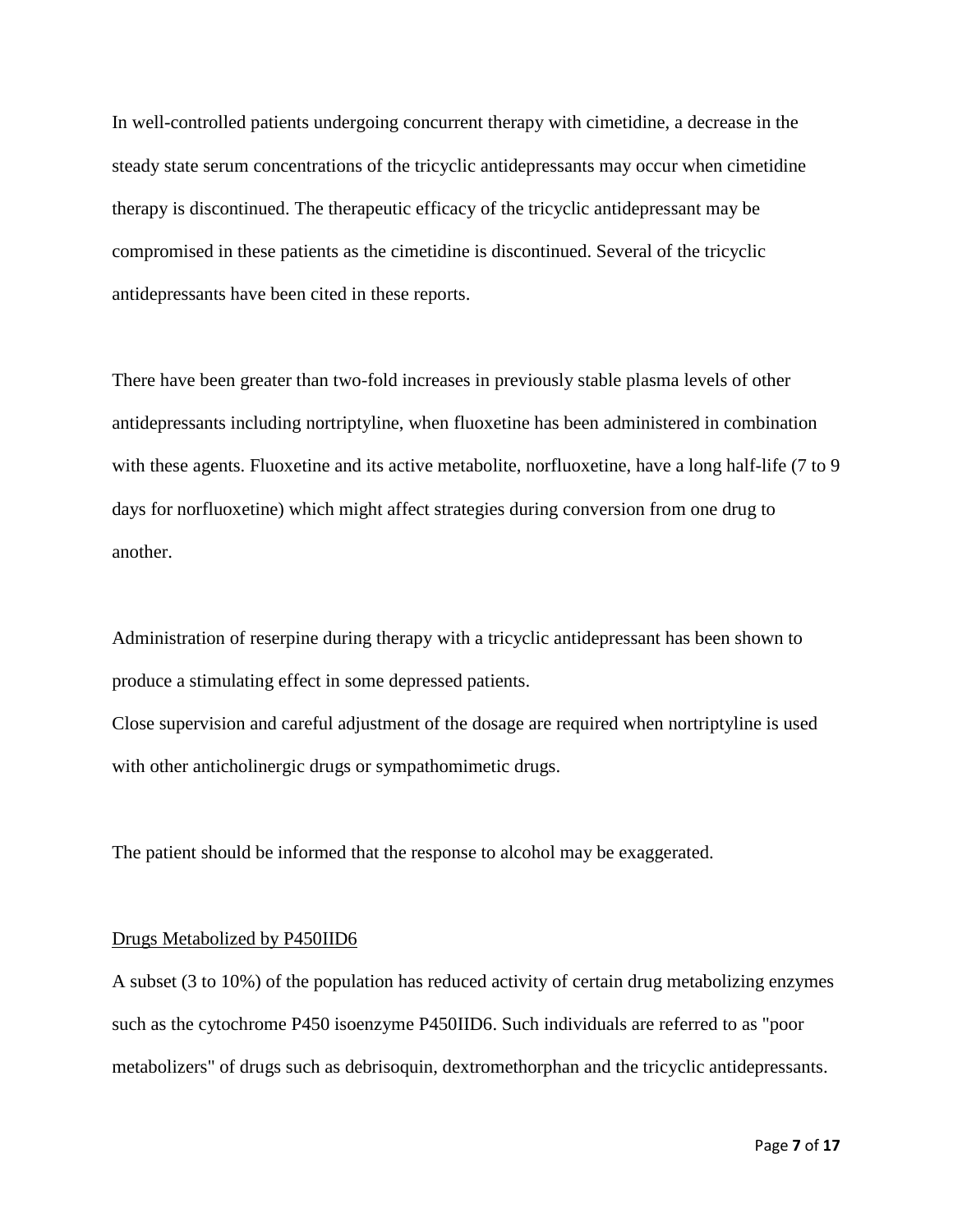These individuals may have higher than expected plasma concentrations of tricyclic antidepressants when given usual doses. In addition, certain drugs that are metabolized by this isoenzyme, including many antidepressants (tricyclic antidepressants, selective serotonin reuptake inhibitors, and others), may inhibit the activity of this isoenzyme, and thus may make normal metabolizers resemble poor metabolizers with regard to concomitant therapy with other drugs metabolized by this enzyme system, leading to drug interactions.

Concomitant use of tricyclic antidepressants with other drugs metabolized by cytochrome P450IID6 may require lower doses than usually prescribed for either the tricyclic antidepressant or the other drug. Therefore, co-administration of tricyclic antidepressants with other drugs that are metabolized by this isoenzyme, including other antidepressants, phenothiazines, carbamazepine, and Type 1C antiarrhythmics (e.g., propafenone, flecainide, and encainide), or that inhibit this enzyme (e.g. quinidine), should be approached with caution.

#### **ADVERSE REACTIONS**

Note: Included in the following list are a few adverse reactions that have not been reported with this specific drug. However, the pharmacologic similarities among the tricyclic antidepressant drugs require that each of these reactions be considered when nortriptyline is administered.

Cardiovascular: hypotension, hypertension, tachycardia, palpitation, myocardial infarction, arrhythmias, heart block, stroke.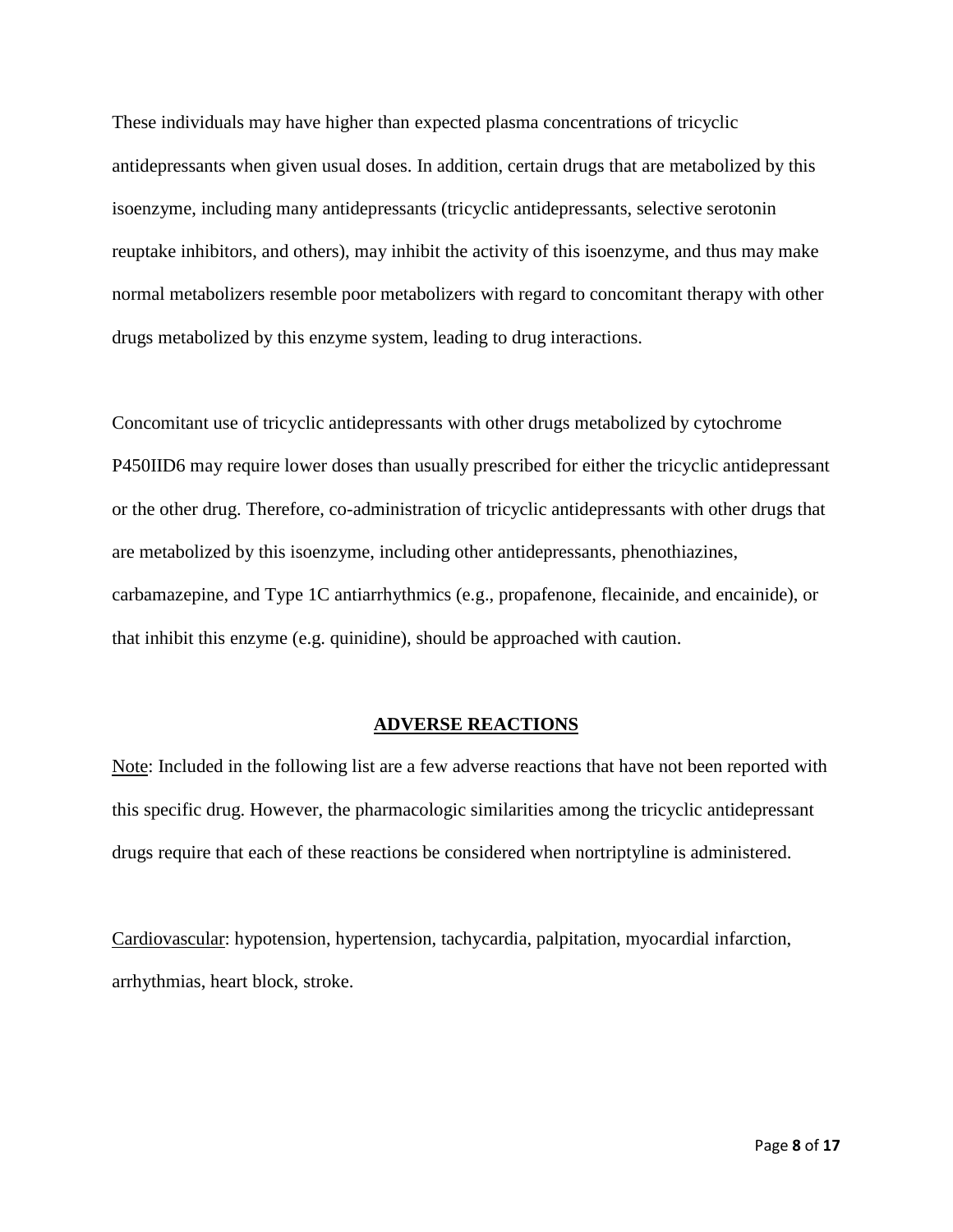Psychiatric: confusional states (especially in the elderly) with hallucinations, disorientation, delusions; anxiety, restlessness, agitation; insomnia, panic, nightmares; hypomania; exacerbations of psychosis.

Neurologic: numbness, tingling, paresthesias of extremities; incoordination, ataxia, tremors; peripheral neuropathy, extrapyramidal symptoms; seizures, alteration of EEG patterns; tinnitus.

Anticholinergic: dry mouth and, rarely, associated sublingual adenitis or gingivitis; blurred vision, disturbance of accommodation, mydriasis; constipation, paralytic ileus; urinary retention, delayed micturition, dilation of the urinary tract.

Allergic: skin rash, petechiae, urticaria, itching, photosensitization (avoid excessive exposure to sunlight); edema (general or of face and tongue), drug fever, cross-sensitivity with other tricyclic drugs.

Hematologic: bone-marrow depression, including agranulocytosis, aplastic anemia; eosinophilia; purpura; thrombocytopenia.

Gastrointestinal: nausea and vomiting, anorexia, epigastric distress, diarrhea; peculiar taste, stomatitis, abdominal cramps, black tongue, constipation, paralytic ileus.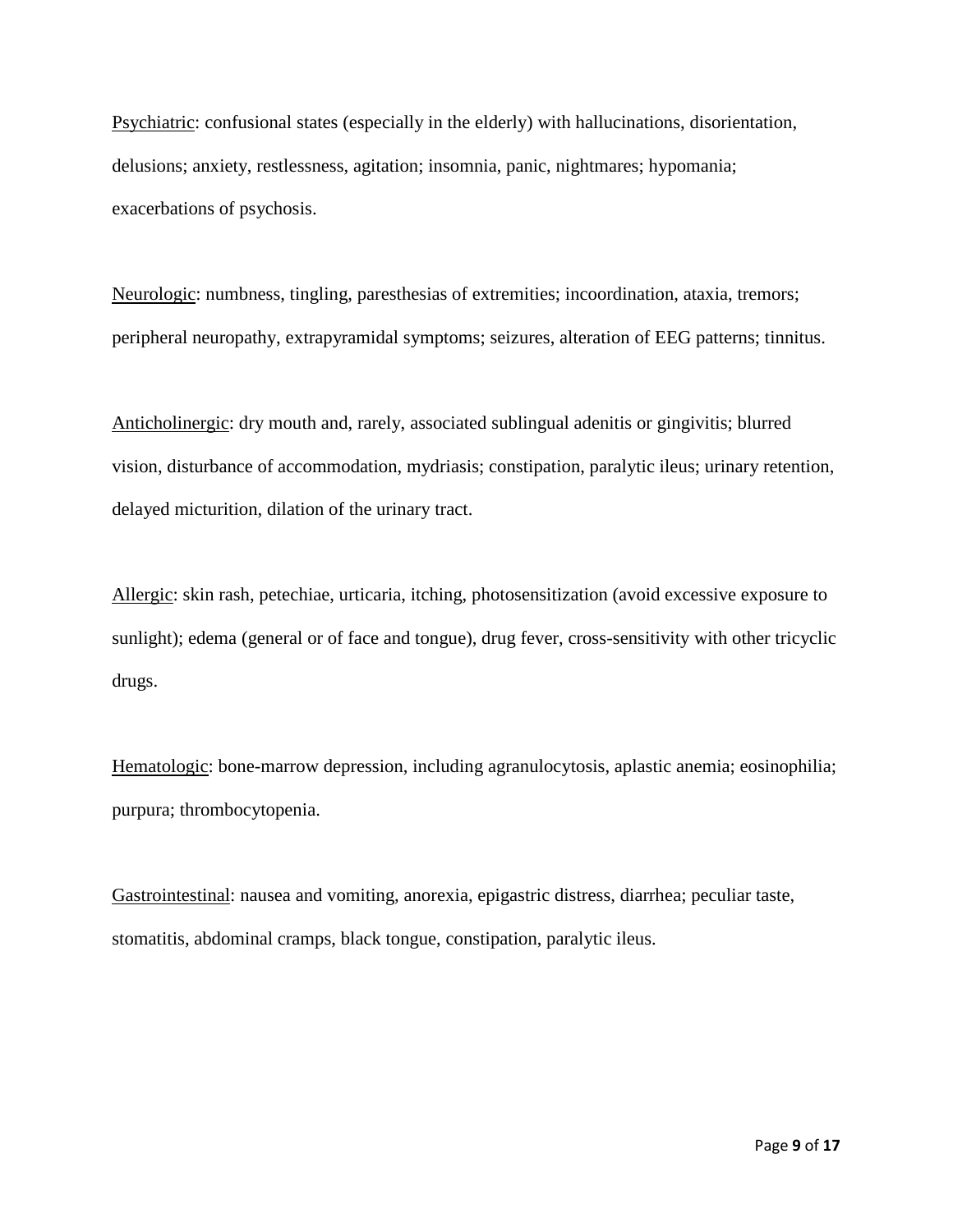Endocrine: gynecomastia in the male; breast enlargement and galactorrhea in the female; increased or decreased libido, impotence; testicular swelling; elevation or depression of blood sugar levels; syndrome of inappropriate ADH (antidiuretic hormone) secretion.

Other: jaundice (simulating obstructive); altered liver function, hepatitis, and liver necrosis; weight gain or loss; perspiration; flushing; urinary frequency, nocturia; drowsiness, dizziness, weakness, fatigue; headache; parotid swelling; alopecia.

Withdrawal Symptoms: though these are not indicative of addiction, abrupt cessation of treatment after prolonged therapy may produce nausea, headache, and malaise.

#### **SYMPTOMS AND TREATMENT OF OVERDOSAGE**

#### **Symptoms**

Overdose of tricyclic antidepressants may be manifest with doses as small as 50 mg in a child. Of patients who are alive at initial presentation, a mortality rate of between 0% and 15% has been reported. Symptoms of overdose of tricyclic antidepressants may begin within several hours of oral ingestion. Symptoms and signs may include blurred vision, confusion, restlessness, dizziness, hypothermia, hyperthermia, agitation, vomiting, hyperactive reflexes, dilated pupils, fever, rapid heart rate, decreased bowel sounds, dry mouth, inability to void, myoclonic jerks, seizures, respiratory depression, myoglobinuric renal failure, nystagmus, ataxia, dysarthria, choreoathetosis, coma, hypotension, and cardiac arrhythmias. An effect on cardiac conduction similar to that of quinidine may be seen with slowing of conduction, prolongation of the QRS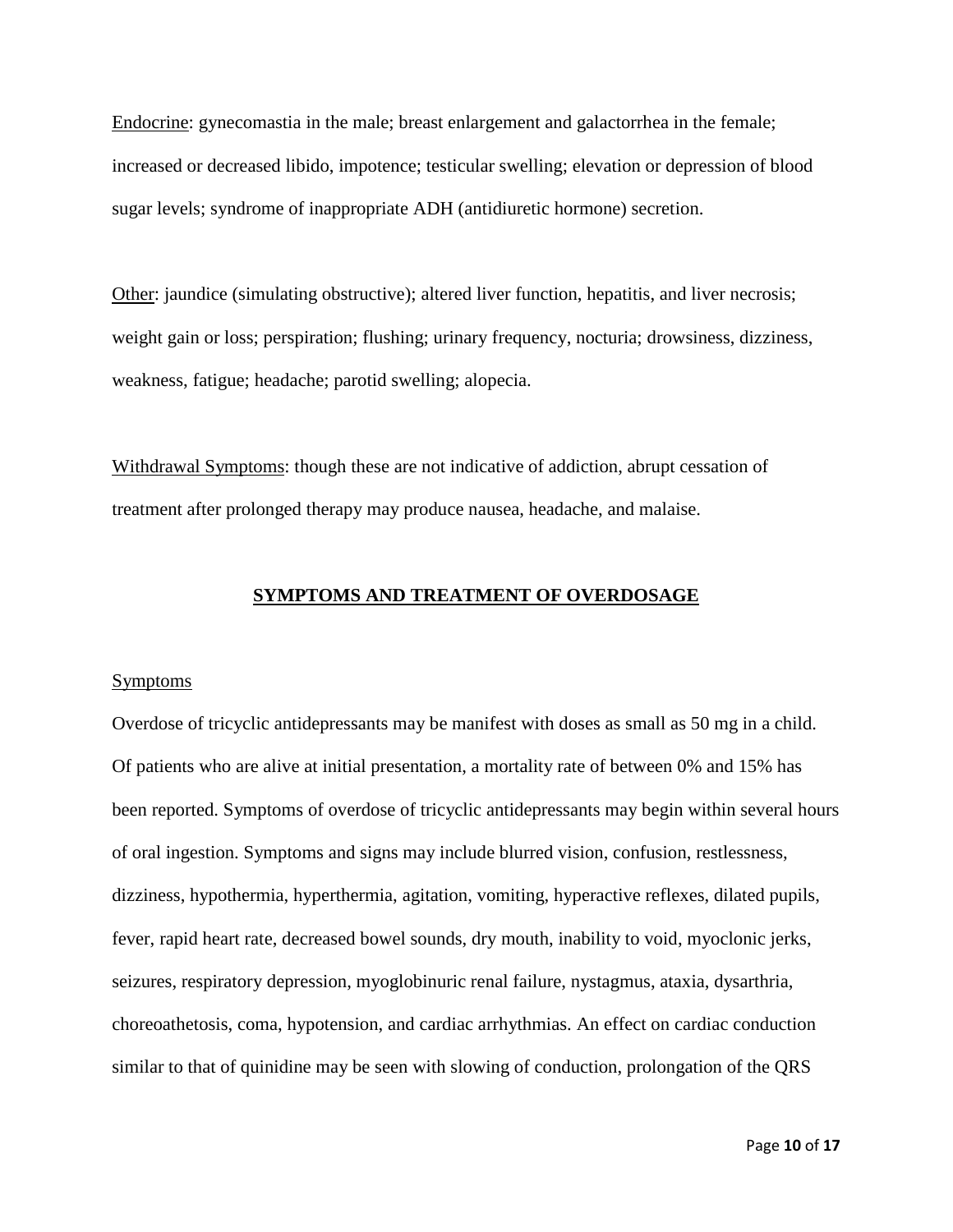complex and QT intervals, right bundle branch and AV block, ventricular tachyarrhythmias (including Torsade de pointes and fibrillation), and death. Prolongation of the QRS duration to more than 0.1 seconds is predictive of more severe toxicity. The absence of sinus tachycardia does not ensure a benign course. Hypotension may be caused by vasodilation, central and peripheral a-adrenergic blockade, and cardiac depression. In a healthy young person, prolonged resuscitation may be effective; one patient was reported to survive 5 hours of cardiac massage.

#### Treatment

In managing overdose, consider the possibility of multiple drug overdose, interactions among drugs, and unusual drug kinetics in your patients. Protect the patient's airway and support ventilation and perfusion. Meticulously monitor and maintain, within acceptable limits, the patient's vital signs, blood gases, serum electrolytes, etc. Absorption of drugs from the gastrointestinal tract may be decreased by giving activated charcoal, which, in many cases, is more effective than emesis or lavage; consider charcoal instead of or in addition to gastric emptying. Repeated doses of charcoal over time may hasten elimination of some drugs that have been absorbed. Safeguard the patient's airway when employing gastric emptying or charcoal.

Ventricular arrhythmias, especially when accompanied by lengthened QRS intervals, may respond to alkalinization by hyperventilation or administration of sodium bicarbonate. It is important to monitor and manage serum electrolyte levels. Refractory arrhythmias may respond to propranolol, bretylium, or lidocaine. Quinidine and procainamide usually should not be used because they may exacerbate arrhythmias and conduction already slowed by the overdosage.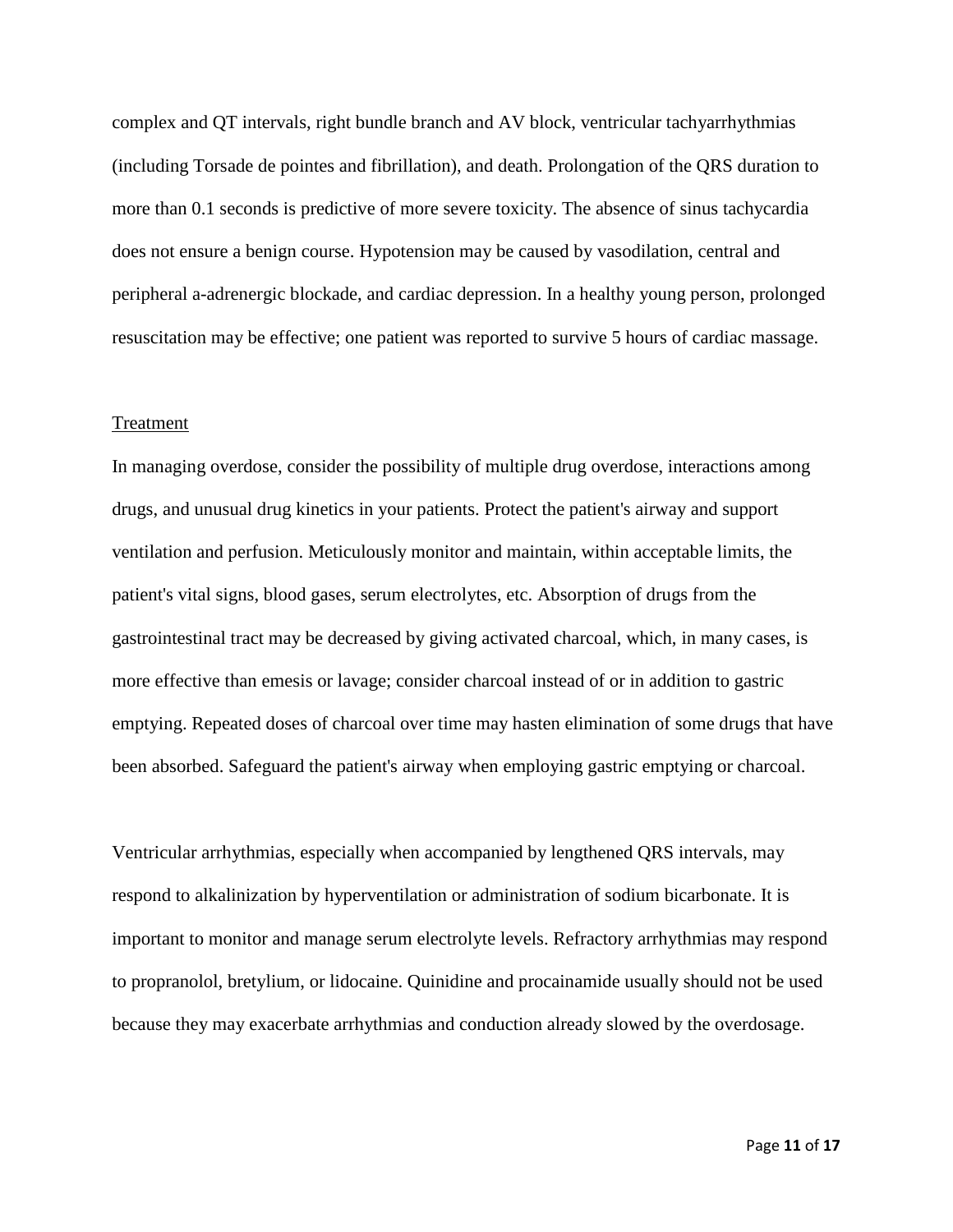Seizures may respond to diazepam. Phenytoin has pharmacologic properties that may be helpful in dealing with both the seizures and cardiac rhythm disturbances of tricyclic antidepressant overdose. Although the prophylactic use of phenytoin has been suggested, it is not yet of proven value.

In some patients, physostigmine may antagonize such effects of tricyclic antidepressant overdose as atrial tachycardia, gut immotility, myoclonic jerks, and somnolence. It is less effective for seizures and ventricular arrhythmias. When giving physostigmine, the patient's condition should be carefully monitored and ventilation and cardiac rhythm should be supported. Cholinergic toxicity from physostigmine may include bronchospasm, bronchorrhea, bradycardia, asystole, diaphoresis, incontinence, and seizures. If physostigmine is used, give it slowly because rapid injection may cause seizures. The effects of physostigmine may be short-lived; repeated doses may lead to continued improvement.

Diuresis and dialysis remove little of the tricyclic antidepressant present in the body of a patient who has taken an overdose. Hemoperfusion is of unproven benefit. The patient who has taken a tricyclic overdose should be monitored closely, at least until the QRS duration is normal.

#### **DOSAGE AND ADMINISTRATION**

Nortriptyline is not recommended for children. Nortriptyline is administered orally in the form of capsules. Lower than usual dosages are recommended for elderly patients and adolescents. The use of lower dosages for outpatients is more important than for hospitalized patients who will be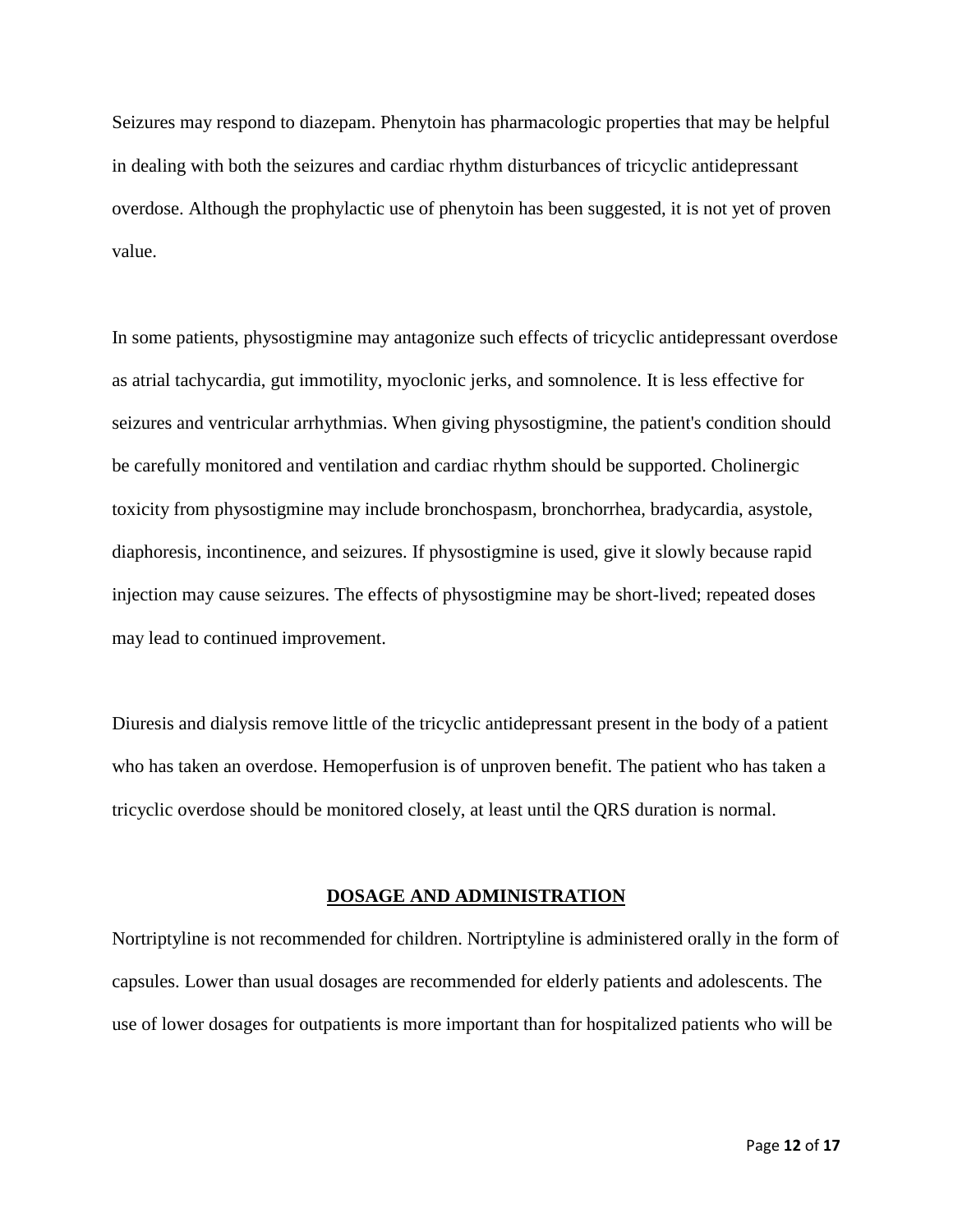treated under close supervision. The physician should initiate dosages at a low level and increase it gradually, checking the clinical response carefully and noting any evidence of intolerance.

Following remission, maintenance medication may be required for a long period of time at the lowest dose that will maintain remission. If a patient develops minor side effects, the dosage should be reduced. The drug should be discontinued promptly if adverse effects of a serious nature or allergic manifestations occur.

Adults: 25 mg 3 or 4 times daily; dosage should begin at a low level and be increased as required. Doses above 100 mg/day are not recommended.

Geriatrics and Adolescent Patients: 30 to 50 mg/day, in divided doses.

Plasma Levels: Optimal responses to nortriptyline have been associated with plasma concentrations of 50 to 150 ng/mL. Higher concentrations may be associated with more adverse experiences. Plasma concentrations are difficult to measure, and physicians should consult with the laboratory professional staff. Larger plasma concentrations of the active nortriptyline metabolite 10-hydroxynortriptyline have been reported in older patients. In one case, such a condition was associated with apparent cardiotoxicity despite the fact that nortriptyline concentrations were within the therapeutic range. Clinical findings should predominate over plasma concentrations as primary determinants of dosage changes.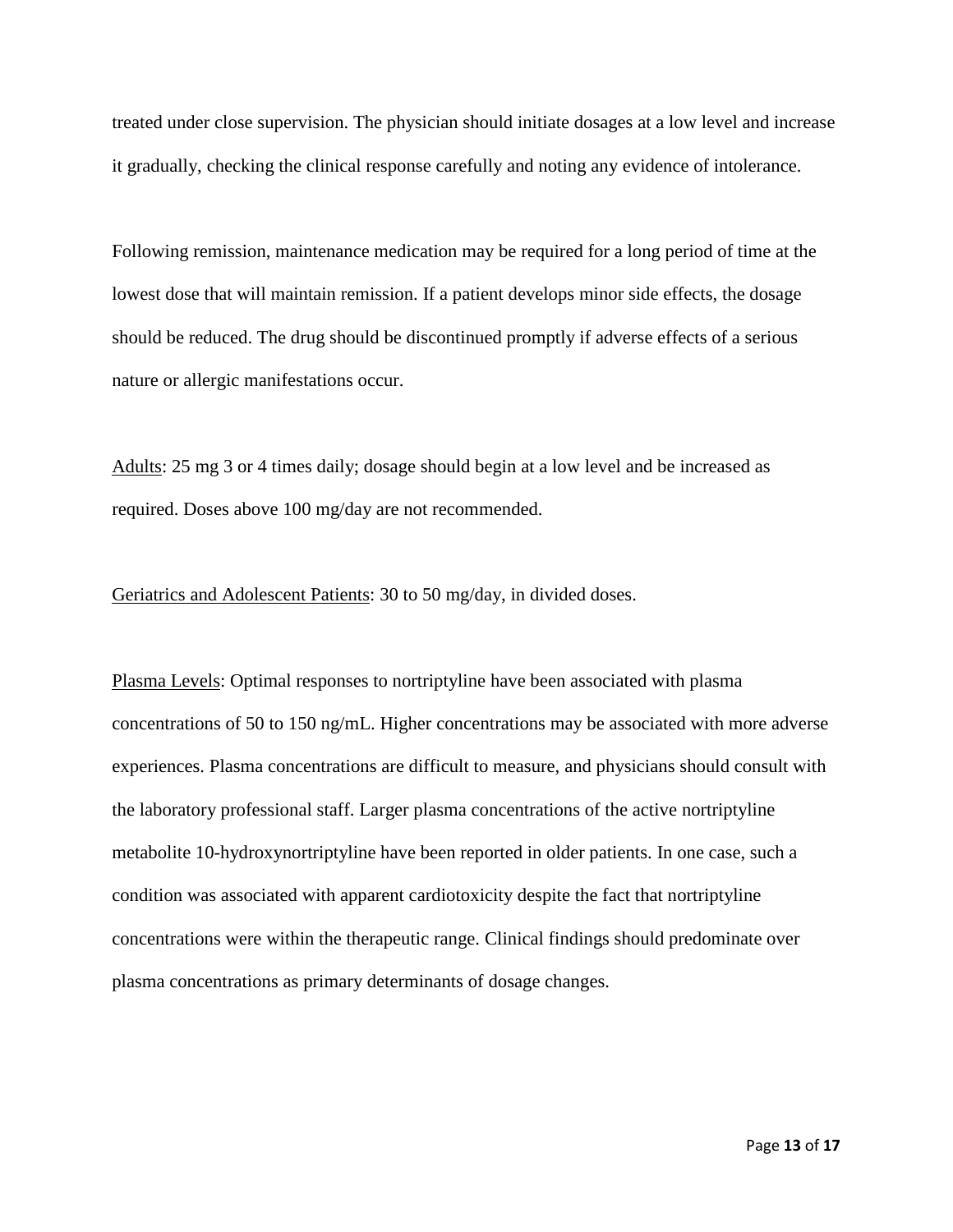### **PHARMACEUTICAL INFORMATION**

Drug Substance

| <b>Proper Name:</b>              |  | Nortriptyline hydrochloride                                |
|----------------------------------|--|------------------------------------------------------------|
| <b>Chemical Names:</b><br>$_{1}$ |  | 1-Propanamine, 3-(10, 11-dihydro-5H-dibenzo-               |
|                                  |  | [ $a,d$ ] cyclohepten-5-ylidene)-N-methyl-, hydrochloride; |
|                                  |  |                                                            |

2) 10,11-Dihydro-*N*-methyl-5*H*-dibenzo-[a,d]-cycloheptene-

 $\Delta^{5, \gamma}$ -propylamine hydrochloride.

Structural Formula:



Molecular Formula:  $C_{19}H_{21}N \cdot HCl$ Molecular Weight: 299.84

Description: Nortriptyline hydrochloride is a white to off-white powder, having a slight, characteristic odor. Its solution (1 in 100) has a pH of about 5. Soluble in water and in chloroform; sparingly soluble in methanol; practically insoluble in ether, in benzene, and in most other organic solvents.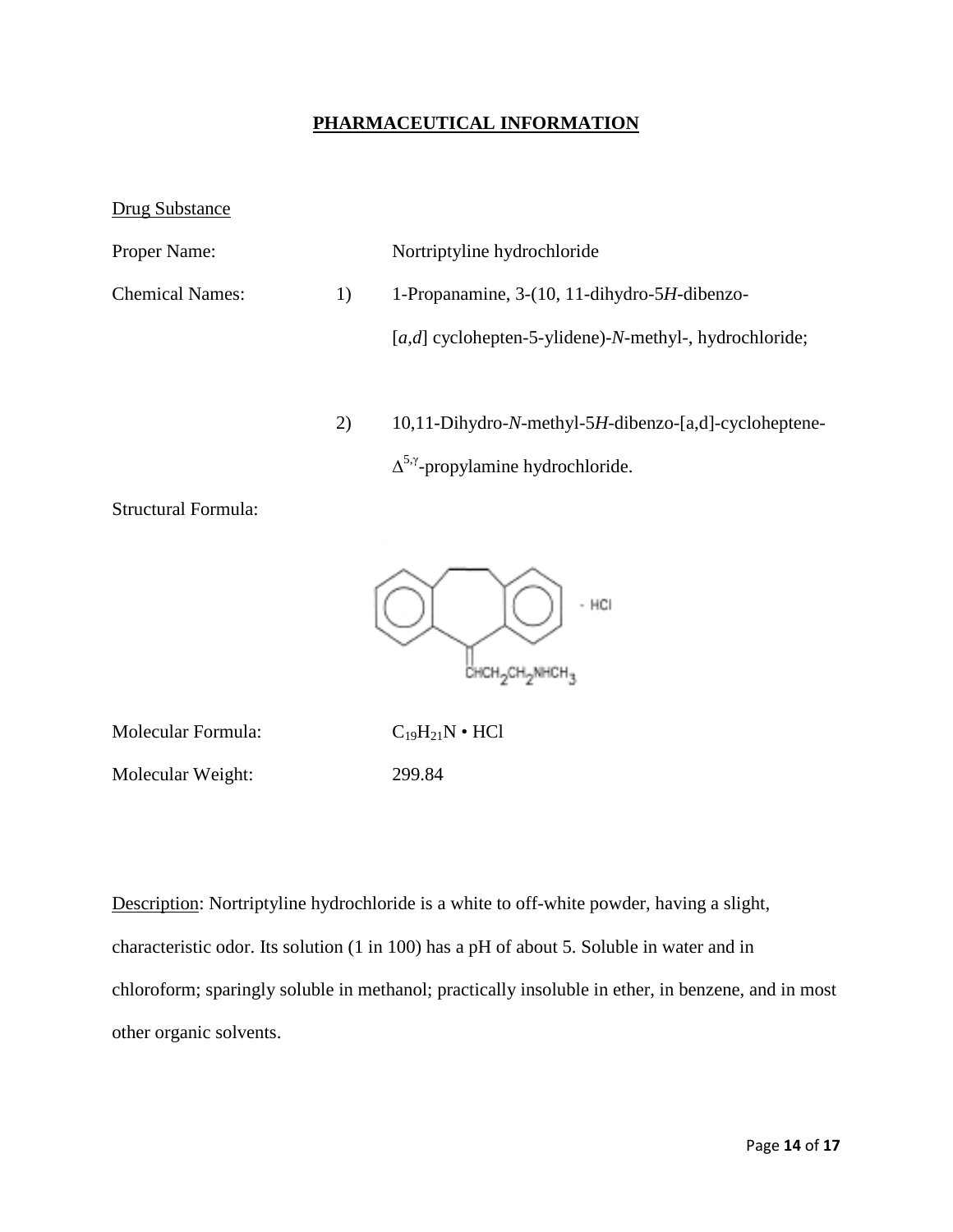#### Composition

In addition to the active ingredient nortriptyline hydrochloride, each capsule contains the following non-medicinal ingredients: corn starch, gelatin, lactose, silicon dioxide, sodium lauryl sulphate, stearic acid, talc, titanium dioxide, D&C yellow #10, FD&C yellow #6.

### Stability and Storage Recommendations

Keep tightly closed. Store at room temperature (15-30°C).

# **AVAILABILITY OF DOSAGE FORMS**

AVENTYL® 10 mg Capsules: Each No.4 capsule with white opaque body and maize opaque cap imprinted "NT 10mg/709" contains nortriptyline hydrochloride equivalent to 10 mg nortriptyline base.

AVENTYL® 25 mg Capsules: Each No.2 capsule with white opaque body and maize opaque cap imprinted "NT 25mg/710" contains nortriptyline hydrochloride equivalent to 25 mg nortriptyline base.

Tartrazine-free. Available in bottles of 100, and 500 capsules.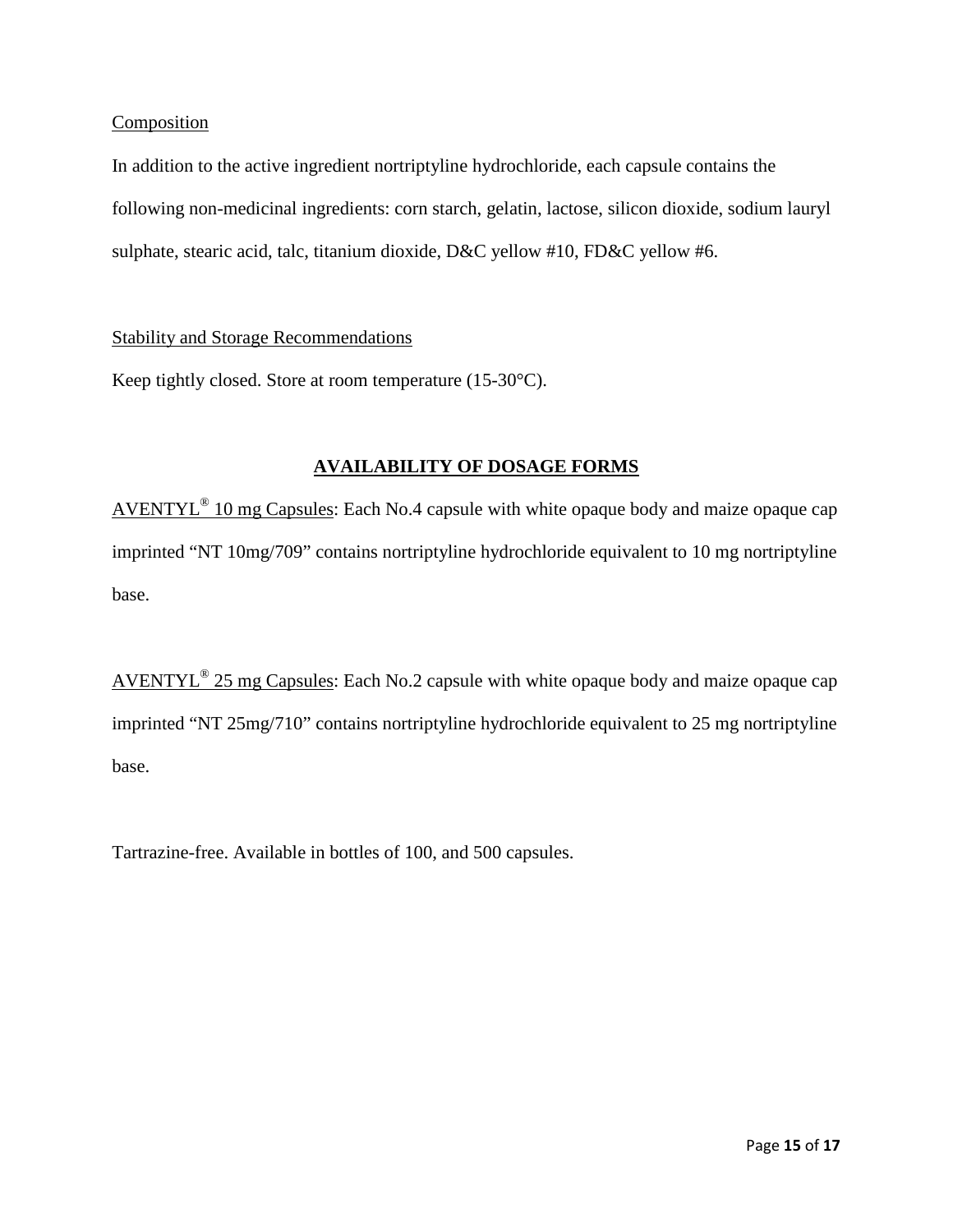# **BIBLIOGRAPHY**

- 1. Bennett IF. The constellation of depression: Its treatment with nortriptyline. II: Clinical evaluation of nortriptyline. J Nerv Mental Dis 1962; 135: 59-68.
- 2. Brachfeld J, Wirshafter A, Wolfe S. Imipramine-tranylcypromine incompatibility. Nearfatal toxic reaction. JAMA 1963; 186(13): 106-107.
- 3. Crome P. Antidepressant overdosage. Drugs 1982; 23: 431-461.
- 4. Georgotas A, McCue RE, Friedman E, Cooper TB. Response of depressive symptoms to nortriptyline, phenelzine and placebo. Br J Psychiat 1987; 151: 102-106.
- 5. Georgotas A, McCue RE, Cooper TB, Nagachandran N, Friedhoff A. Factors affecting the delay of antidepressant effect in responders to nortriptyline and phenelzine. Psychiatry Res 1989; 28: 1-9.
- 6. Goodman and Gilman eds. Tricyclic Antidepressants. IN: The Pharmacological Basis of Therapeutics, Eighth Edition; Chapter 18: Drugs and the Treatment of Psychiatric Disorders. Permagon Press, Inc. 1990; pp. 405-414.
- 7. Henauer SA, Hollister LE. Cimetidine interaction with imipramine and nortriptyline. Clin Pharmacol Ther 1984; 35(2): 183-187.
- 8. Kalant H, Roschlau WHE, Sellers EM eds. Chapter 26. Antidepressants and Lithium. IV. Tricyclic Antidepressants. IN: Principles of Medical Pharmacology, Fourth Edition, Oxford University Press, 1985; pp. 341-346.
- 9. Kessell A, Pearce TAA, Holt NF. A controlled study of nortriptyline and imipramine. Amer J Psychiat 1970; 126(7): 938-945.
- 10. Mendels J. Comparative trial of nortriptyline and amitriptyline in 100 depressed patients. Amer J Psychiat 1968; 124: 59-62.
- 11. Newton RW. Physostigmine salicylate in the treatment of tricyclic antidepressant overdosage. JAMA 1975; 231: 941-943.
- 12. Nielsen JL. ECG changes during treatment with nortriptyline in a once-a-day dosage. Neuropsychobiology 1980; 6: 48-51.